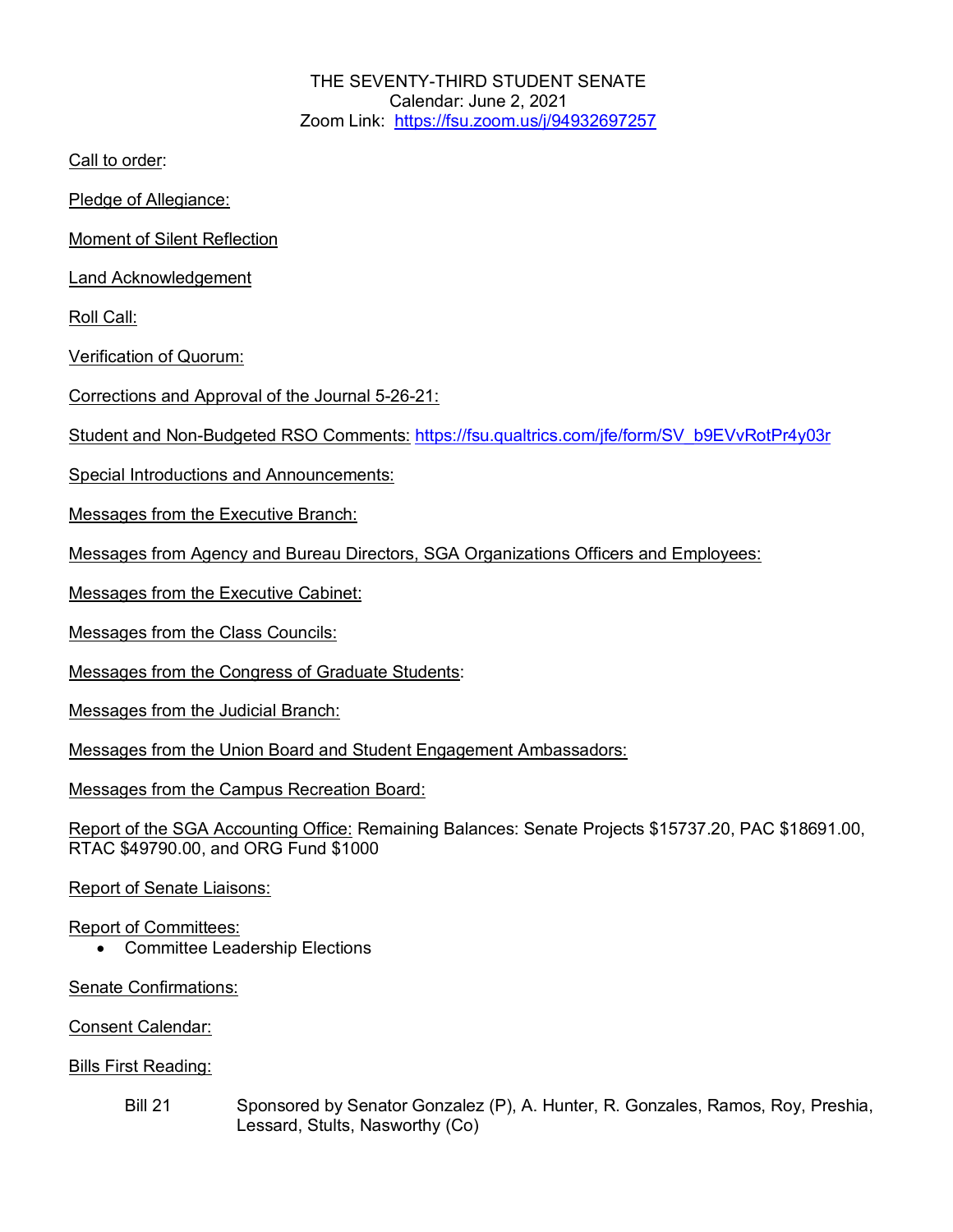Establishing the Arab Student Union as a SGA Agency at the 2021 Spring SGA Inauguration. **REFERRED TO BUDGET THEN SLAA, INTERNAL AFFAIRS, JUDICIARY, 03.03. TABLED IN BUDGET, 03.09, 03.15, 03.22, 03.30, 04.06.** Bill 41 Sponsored by Senator Randall (P) Transferring \$1,967.89 from Senate Projects to Special Olympics at FSU for event costs. Bill 42 Sponsored by Senators Tackett, Marcus (P), Garcia (Co) Fixing contradictory campaign finance statutes and increasing transparency in campaign finances. Bill 43 Sponsored by Senators Marcus, Tackett (P), Garcia (Co) Fixing contradictory campaign finance statutes and increasing transparency in campaign finances.

Bills Second Reading:

Constitutional Amendments:

## Resolutions:

| Resolution 17               | Sponsored by Senator Gonzalez (P)<br>The 73 <sup>rd</sup> Senate to implore the SGA Executive Branch, FSU Administration, and other<br>FSU entities to rescind support of the IHRA Definition of Antisemitism and further<br>support the Palestinian community in free-speech. REFERRED TO SLAA, 02.10.<br>TABLED IN SLAA, 02.16, 02.23, 03.09, 03.16, 03.23, 03.30, 04.06. |
|-----------------------------|-----------------------------------------------------------------------------------------------------------------------------------------------------------------------------------------------------------------------------------------------------------------------------------------------------------------------------------------------------------------------------|
| Resolution 18               | Sponsored by Senator Gonzalez (P)<br>Calling on the FSU Administration and Board of Trustees to review and withdraw<br>investments from corporations deemed unethical by the FSU student community.<br>REFERRED TO SLAA, 02.10. TABLED IN SLAA, 02.16., 02.23., 03.09., 03.16,<br>03.23, 03.30, 04.06.                                                                      |
| Resolution 37               | Sponsored by Senators Marcus, Tackett (P), Gabadage, Lessard (Co)<br>Encouraging the Florida Board of Governors to confirm Dr. McCullough as the 16th<br>President of Florida State University.                                                                                                                                                                             |
| Resolution 38               | Sponsored by Senator Soto (P), Marcus (Co)<br>Recognizing the month of June as International Pride Month.                                                                                                                                                                                                                                                                   |
| <b>Unfinished Business:</b> |                                                                                                                                                                                                                                                                                                                                                                             |

Statements of Dissent:

New Business:

Closing Announcements:

**Officer Announcements:** 

Advisor Announcements: